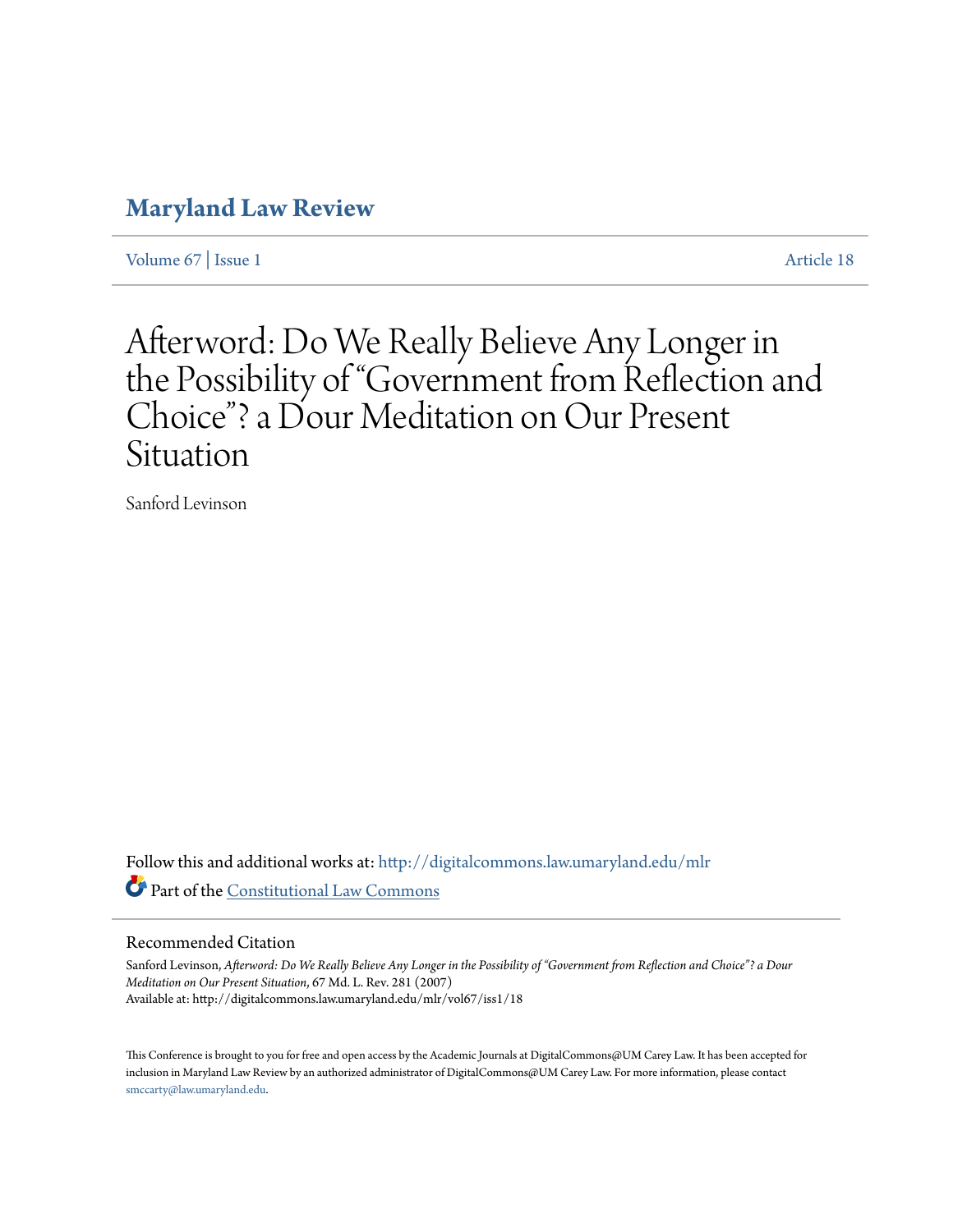### **AFTERWORD: DO WE REALLY BELIEVE ANY LONGER IN THE POSSIBILITY OF "GOVERNMENT FROM REFLECTION AND CHOICE"? A DOUR MEDITATION ON OUR PRESENT SITUATION**

#### SANFORD LEVINSON\*

What is the most important message that we can learn in 2007 from those who crafted our distinctly eighteenth-century Constitution? The answer, I believe, can be found in the very first paragraph of *Federalist* No. 1, where Publius, in this case Alexander Hamilton, writes:

[I]t seems to have been reserved to the people of this country, by their conduct and example, to decide the important question, whether societies of men are really capable or not of establishing good government from reflection and choice, or whether they are forever destined to depend for their political constitutions on accident and force.

He was, after all, trying to defend a document drafted in Philadelphia by persons who felt themselves empowered (even if not necessarily authorized) to go far beyond their initial mandate and audaciously to draft a brand-new constitution to supplant, rather than simply modify, the Articles of Confederation.<sup>2</sup> Even more audacious, perhaps, was the Framers' decision to ignore—or, perhaps more accurately, to violate—Article XIII of those Articles, which required that any amendment achieve the unanimous assent of each state legislature.3 Article VII of the new Constitution required ratification not by legislatures, but by conventions that were chosen in the most demo-

Copyright  $©$  2007 by Sanford Levinson.

<sup>\*</sup> W. St. John Garwood and W. St. John Garwood, Jr. Centennial Chair in Law, University of Texas Law School; Professor of Government, University of Texas at Austin. As always, I am grateful to Mark Graber for his energies in organizing the Maryland Constitutional Law Schmooze at the University of Maryland School of Law, and for his responses to an earlier draft of these comments.

<sup>1.</sup> THE FEDERALIST NO. 1, at 1 (Alexander Hamilton) (Clinton Rossiter ed., 1999).

<sup>2.</sup> *E.g.*, Akhil Reed Amar, *Philadelphia Revisited: Amending the Constitution Outside Article V*, 55 U. CHI. L. REV. 1043, 1047–48 (1988).

<sup>3.</sup> U.S. ARTICLES OF CONFEDERATION, art. XIII, *reprinted in* MAX FARRAND, THE FRAMING OF THE CONSTITUTION OF THE UNITED STATES 211, 213 (1913); *see, e.g.*, Bruce A. Ackerman, *The Storrs Lectures: Discovering the Constitution*, 93 YALE L.J. 1013, 1017 n.6 (1984) (articulating arguments against the legality of the Constitutional Convention's decision making).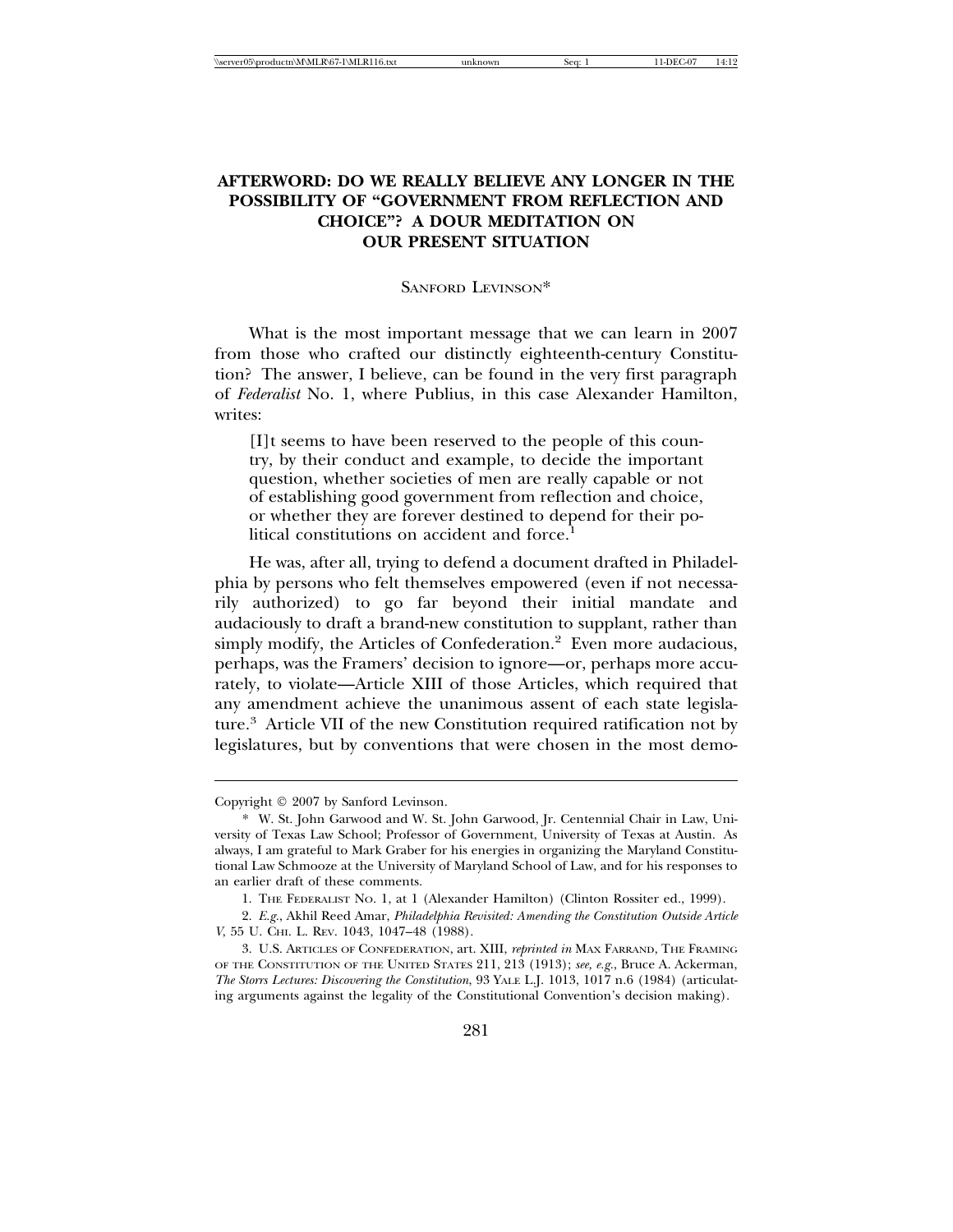cratic election ever held up to that time.<sup>4</sup> More important even than this is that life would be breathed into the Philadelphia document if only nine—and not all thirteen—ratification conventions assented to the new Constitution.<sup>5</sup> Thus these ratification conventions were given the opportunity, which they clearly took, to ponder the draft Constitution and to decide for themselves whether it should be accepted.

As is well known, in several states, including the state that provoked the writing of *The Federalist* itself, New York, the debate was settled by extremely close votes. The New York vote was 30 to 27; a switch of two pro votes would have doomed the Constitution not only in New York, but also, given the geographic location of the Empire State, probably in the rest of the country, even though the required nine acceptances had already taken place.<sup>6</sup>

The emphasis on—and the reality of—"reflection and choice" surely marks the American constitutional project as importantly linked with the Enlightenment, with its faith in the possibilities of reasoned argument to demonstrate the inadequacy of existing institutions and the need for their replacement. The circumstances of the drafting—as well, for that matter, as the concession embodied in Article V of the Constitution that the document might indeed be imperfect and require later amendment<sup>7</sup>—speak to the assumption that Americans can be masters of their political fate rather than mere victims of "accident and force."

Even more striking in this regard is the remarkable paragraph in *Federalist* No. 14 where Publius (this time James Madison) defends the possibility of the "extended republic" against the criticisms of such distinguished political philosophers as Montesquieu.8 For my purposes, more important than the substantive argument is Madison's description of the American people and their proper posture with regard to considering any and all political arguments:

But why is the experiment of an extended republic to be rejected merely because it may comprise what is new? Is it not the glory of the people of America that, whilst they have paid

<sup>4.</sup> *See* Amar, *supra* note 2, at 1049 (noting that Article VII called for a majority vote by **R** a popular convention of the people of each state for ratification).

<sup>5.</sup> U.S. CONST. art. VII.

<sup>6.</sup> Clarence E. Miner, *The Ratification of the Federal Constitution by the State of New York*, 94 ECON. & PUB. L. 367, 485 (1921).

<sup>7.</sup> *See generally* RESPONDING TO IMPERFECTION: THE THEORY AND PRACTICE OF CONSTITU-TIONAL AMENDMENT (Sanford Levinson ed., 1995) (containing a collection of essays aimed at exploring the possibilities and implications of constitutional amendment under the current U.S. Constitution's amendment scheme).

<sup>8.</sup> THE FEDERALIST NO. 14 (James Madison), *supra* note 1, at 67–73. **R**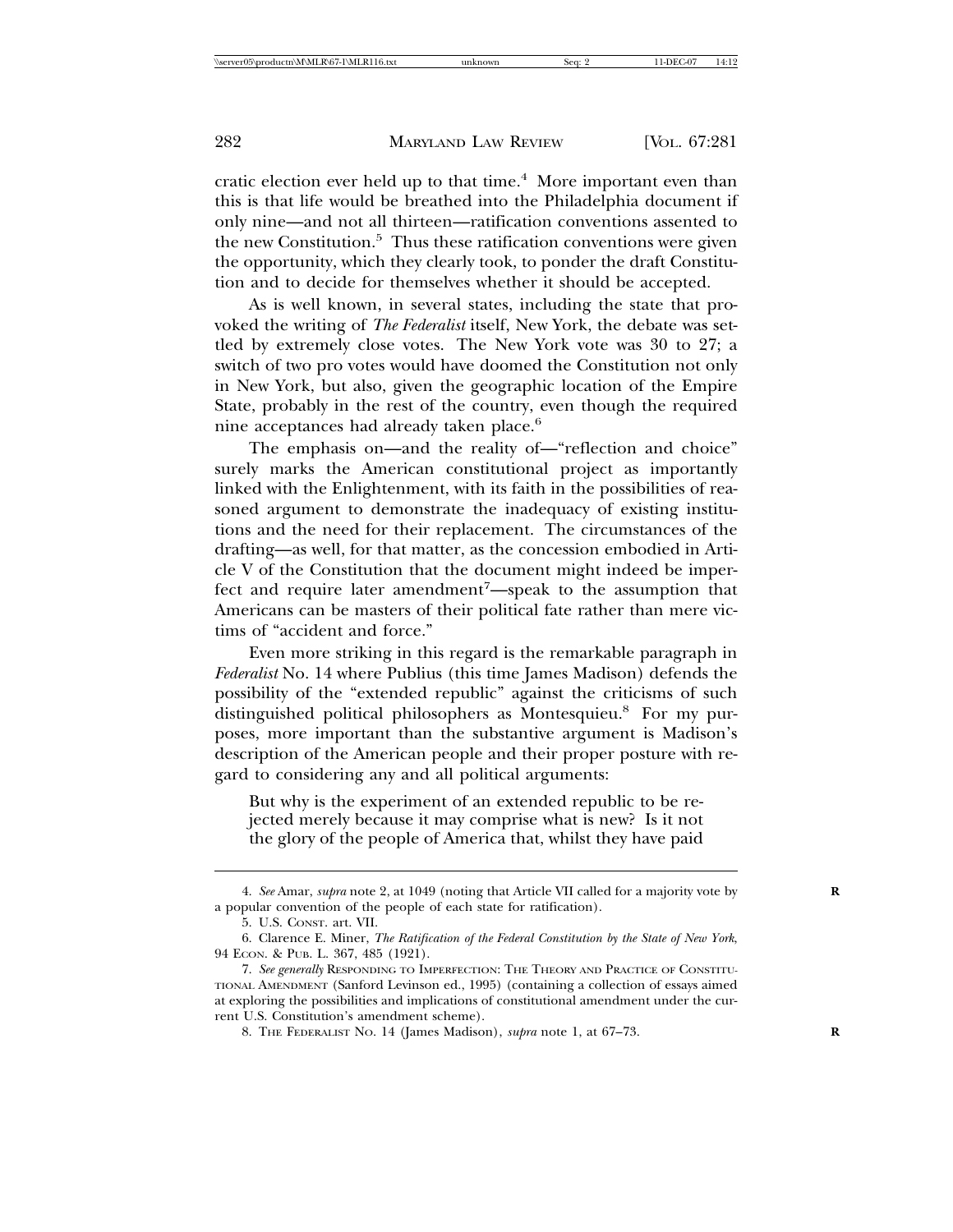a decent regard to the opinions of former times and other nations, *they have not suffered a blind veneration for antiquity, for custom, or for names, to overrule the suggestions of their own good sense, the knowledge of their own situation, and the lessons of their own experience?* . . . Had no important step been taken by the leaders of the Revolution for which a precedent could not be discovered, no government established of which an exact model did not present itself, the people of the United States might at this moment have been numbered among the melancholy victims of misguided councils, must at best have been laboring under the weight of some of those forms which have crushed the liberties of the rest of mankind. Happily for America, happily we trust for the whole human race, they pursued a new and more noble course. They accomplished a revolution which has no parallel in the annals of human society. They reared the fabrics of governments which have no model on the face of the globe. *They formed the design of a great Confederacy, which it is incumbent on their successors to improve* and perpetuate.<sup>9</sup>

In my book, *Our Undemocratic Constitution*, 10 I am harshly critical of Madison for promoting an almost mindless "veneration" of the Constitution, as distinguished from his his friend Thomas Jefferson, who argued for the desirability of frequent conventions to consider potential defects in the document.<sup>11</sup> Madison complained that "as every appeal to the people would carry an implication of some defect in the government, frequent appeals would, in a great measure, deprive the government of that veneration which time bestows on everything, and without which perhaps the wisest and freest governments would not possess the requisite stability."12 In a new *Afterword* to be published in the paperback edition of my book, I note that Madison is in fact a more complex—or perhaps schizoid—figure, inasmuch as the almost Burkean tone of *Federalist* No. 49 is more than counterbalanced by the almost aggressively rationalist argument of his earlier writings in *The Federalist*. It should be clear that I prefer the earlier Madison.

Finally, it is worth noting the canonical statement of John Marshall, in what is almost certainly the single most important opinion during not only his Chief Justiceship, but also, perhaps, in our entire history: "We must never forget," Marshall thundered, "that it is *a Con-*

<sup>9.</sup> *Id*. at 72-73 (emphasis added).

<sup>10.</sup> SANFORD LEVINSON, OUR UNDEMOCRATIC CONSTITUTION (2006).

<sup>11.</sup> *Id.* at 43.

<sup>12.</sup> THE FEDERALIST NO. 49 (James Madison), *supra* note 1, at 282. **R**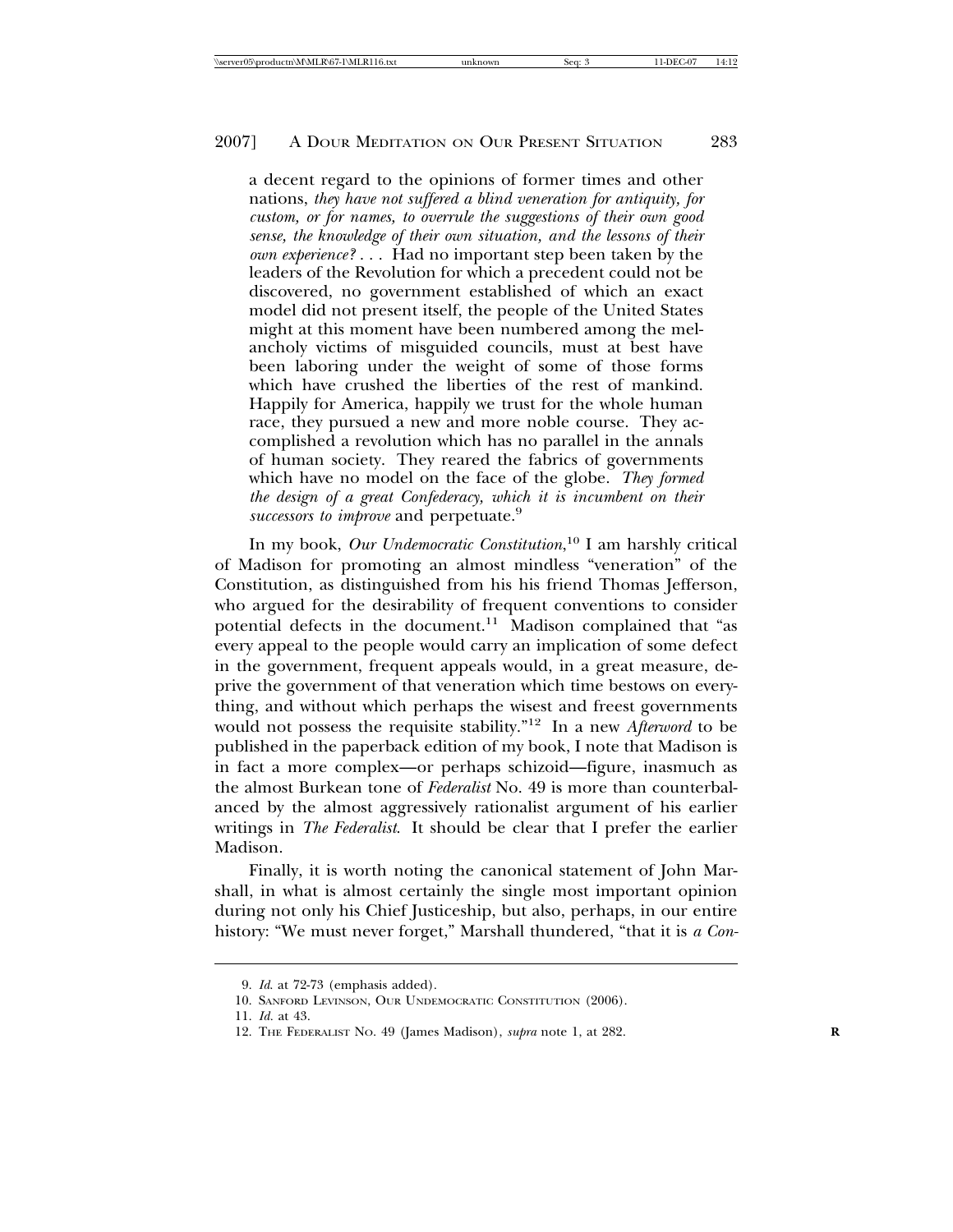*stitution* we are expounding . . . , *a Constitution intended to endure for ages to come, and consequently to be adapted to the various crises of human affairs*."13 There are obviously all sorts of ways to adapt our Constitution to these "various crises," ranging from imaginative interpretations of the existing text to self-conscious decisions, mimicking the behavior of the Framers themselves, to forge new texts based on new understandings of our political situations.

In talking about constitutions—and especially about the United States Constitution—one is necessarily addressing some of the most fundamental questions of politics, both theoretical and practical. Constitutions, after all, have a point: to produce "good government." The criteria for what counts as such a government, in our case, are presumably set out in the magnificent Preamble of the Constitution.<sup>14</sup> The assumption instantiated in the history of the formation of the Constitution is that we should be able, as political creatures, to engage in reflective conversation with our fellow citizens about what sorts of institutions are conducive to those goals and to liberate ourselves from callow attachment to conventional wisdom, whether provided by unexamined and overly venerated customs and traditions or by linkage with the great names with whom the institutions are associated. The Constitution, as a work of all-too-human men (and, of course, the gendered term is absolutely accurate in this case), is necessarily imperfect, and it should be our goal to improve it, as Marshall said, to adapt it upon recognition of possible inadequacies in successfully meeting the inevitable "crises of human affairs."

Indeed, part of the "reflection and choice" that occurred in 1787 was precisely to enter into compromises that could scarcely be defended, either at the time or today, as primarily achieving the values set out in the Preamble. Most notoriously, the "blessings of liberty" were scarcely accorded to those held in chattel slavery.<sup>15</sup> Abigail Adams, in her unsuccessful plea to her husband to "remember the Ladies,"16 was speaking on behalf of another group deprived of such liberties, albeit not so severely as blacks held in bondage. And, of course, what is often called the "Great Compromise" involved what Madison considered to be the outrageous extortion by small states of

<sup>13.</sup> McCulloch v. Maryland, 17 U.S. (4 Wheat.) 316, 407, 415 (1819) (emphasis added).

<sup>14.</sup> U.S. CONST. pmbl.

<sup>15.</sup> *Id*.

<sup>16.</sup> Letter from Abigail Adams to John Adams (March 31, 1776), *in* THE BOOK OF ABI-GAIL AND JOHN: SELECTED LETTERS OF THE ADAMS FAMILY 121 (L.H. Butterfield et al. eds, 1975).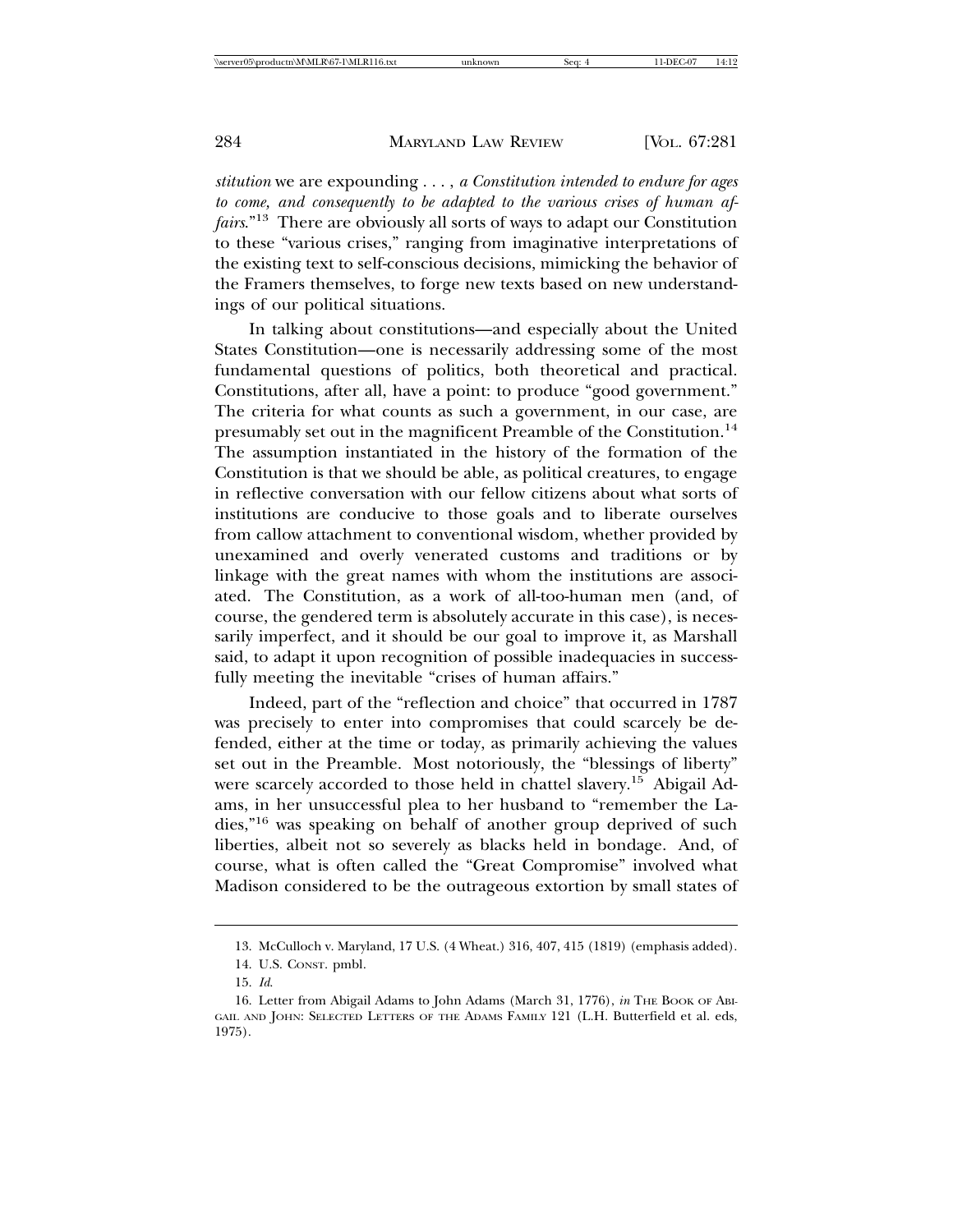equal representation in the Senate.<sup>17</sup> He ultimately acquiesced, just as anti-slavery delegates acquiesced to various boons given slaveowners and slave states, because in each case the alternative was perceived as no Constitution at all.18

For all but a few delegates, that would have been a far worse outcome than the Constitution whose very flaws, from one perspective or another, in fact made possible the gaining of thirty-nine signatures on September 17, 1787, and the ratifications, ultimately, of the thirteen states that comprised the United States of America at the time. I dare say that none of the thirty-nine believed that the Constitution was perfect. It sufficed that the Constitution was "good enough" given the exigencies of the moment, which included, perhaps above all, the necessity of establishing a "peace pact" among the states to ensure a unified defense against the many potential enemies of the fledgling nation.<sup>19</sup>

It is no secret that I believe that our eighteenth-century Constitution is very much in need of repair. And what needs repairing is what I have taken to calling the "hard-wired" Constitution. The hard-wired Constitution is never litigated and, therefore, not subject to the kinds of interpretive controversies (and dynamic changes) that give meaning to what Robert Jackson correctly dubs the "majestic generalities" of the Constitution.20 Nor, for that matter, have the Constitution's hard-wired structures been significantly affected by the "constitutional moments" or other similar developments that Bruce Ackerman and Stephen Griffin have correctly discerned as an important part of our constitutional history.<sup>21</sup> I believe that to a truly astonishing degree,

21. *See generally* BRUCE A. ACKERMAN, 2 WE THE PEOPLE: TRANSFORMATIONS (1998) (cataloguing and analyzing three specific moments of constitutional change in the U.S.: the

<sup>17.</sup> *See, e.g.*, JACK N. RAKOVE, ORIGINAL MEANINGS 66–70 (1996) (discussing the debate over states' representation in the Senate and Madison's arguments during the debate).

<sup>18.</sup> *Id.* at 58, 70.

<sup>19.</sup> *See generally* DAVID C. HENDRICKSON, PEACE PACT: THE LOST WORLD OF THE AMERI-CAN FOUNDING (2003) (discussing the political and historic context of the Founding and arguing that advocates viewed ratification of the Constitution as imperative to avoiding war).

<sup>20.</sup> *See, e.g.*, Robert H. Jackson, Associate Justice of the Supreme Court of the United States, The Law Above Nations, Address Before the Inter-American Bar Association (Nov. 20, 1942), *in* 37 AM. J. INT'L L. 297, 300 (1943). The most obvious such "generality" is the Fourteenth Amendment, but I am also happy to include within this term the Bill of Rights and, for that matter, Article I, Section 8, inasmuch as this last set of provisions was (falsely) thought to establish a truly meaningful political reality of a national government whose power was to be limited by reference to its "assigned" powers. U.S. CONST. art. I, § 8. This vision of strict separation of powers, of course, did not survive the New Deal (and, had one vote switched in *Hammer v. Dagenhart*, 247 U.S. (3 Wheat.) 251 (1918), it would not have survived the innovations of the Wilson Administration).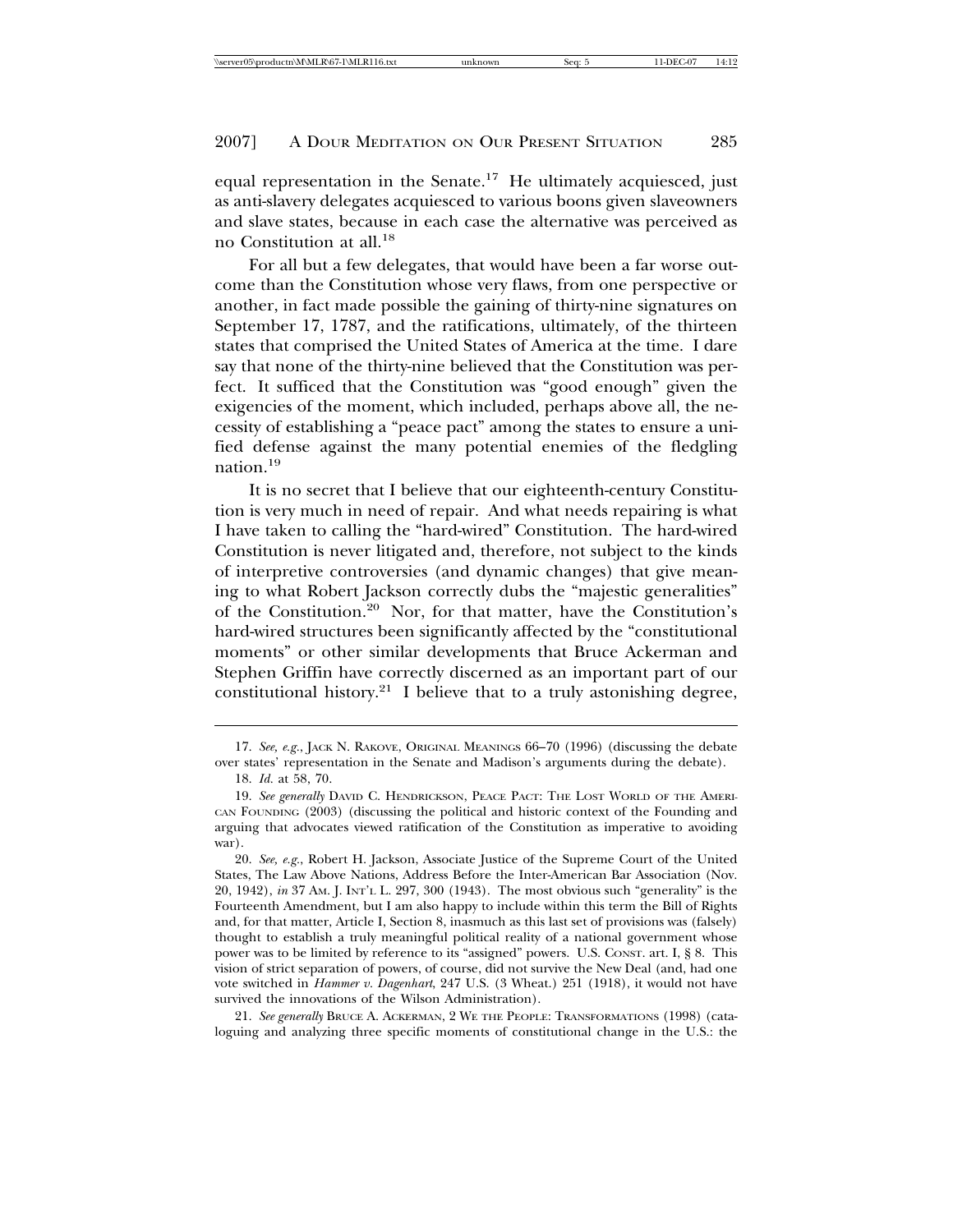our most fundamental institutions would be readily recognizable by any member of the Philadelphia convention magically transported to our own time.

This last fact helps to explain why my own interests have increasingly turned away from constitutional interpretation and toward reflection on what most people—entirely incorrectly—believe are boring "civics course" aspects of our Constitution (typified for many by a pedantic lesson on how a bill becomes—or, far more likely, never has a prayer of becoming—a law, and the like). However, I believe that the study of the Constitution's hard-wired structures is of supreme importance for those who would understand why so many Americans, on all sides of the political spectrum, are increasingly despondent about the future of our country and have little confidence in those who are in charge of our most basic political institutions. $22$ 

For those who are interested, there are both a book-length elaboration,<sup>23</sup> and a shorter, article-length version<sup>24</sup> of my arguments, and there is no real need to rehearse them here. Some of my arguments are discussed in the contributions to this excellent Symposium. Moreover, since the "Schmooze" that generated this Symposium, University of Virginia political scientist Larry Sabato has published *A More Perfect Constitution: 23 Proposals To Revitalize Our Constitution and Make America a Fairer Country*, <sup>25</sup> which not only describes some aspects of the Constitution as "archaic" and "failing America in some vital ways,"26 but also

23. LEVINSON, *supra* note 10. **R**

25. LARRY J. SABATO, A MORE PERFECT CONSTITUTION (2007); *see also* Sanford Levinson, *Two Books Debate Brilliance and Disasters of the Constitution*, AUST. AM.-STATEMAN, Oct. 14, 2007, *available at* http://www.statesman.com/life/content/life/stories/books/10/14/1014 constitution.html (reviewing LARRY J. SABATO, A MORE PERFECT CONSTITUTION (2007)).

26. SABATO, *supra* note 25, at 1. **R**

Founding, Reconstruction, and the New Deal); Stephen M. Griffin, *Constitutional Theory Transformed*, 108 YALE L.J. 2115 (1999) (analyzing Ackerman's three constitutional moments and arguing as to their significance for constitutional theory).

<sup>22.</sup> As of November 1, 2007, only 25.6% of those polled believe the United States is headed in the right direction. 69.5% think it is headed in the wrong direction, with the remaining 5% presumably being uncertain. Overall approval of Congress is a staggering 23.5%, though, interestingly enough, there is marginally higher approval for both the Democratic (32.9%) and Republican (27.3%) members of Congress. President Bush currently logs a 33.1% approval rate, which actually represents a slight uptick in his rating. Political Arithmetik, http://politicalarithmetik.blogspot.com/2007/05/right-direction-orwrong-track.html (last visited Nov. 19, 2007).

<sup>24.</sup> Sanford Levinson, *How the United States Constitution Contributes to the Democratic Deficit in America*, 55 DRAKE L. REV. 859 (2007); Sanford Levinson, *Afterword*, 55 DRAKE L. REV. 1009 (2007); Sanford Levinson, *Get me rewrite! George Washington didn't think the Constitution was sacrosanct—why do we? It's time for a new constitutional convention*, B. GLOBE, Oct. 22, 2006, (Ideas), at 1–2, *available at* http://www.boston.com/news/globe/ideas/articles/ 2006/10/22/get\_me\_rewrite?mode=PF.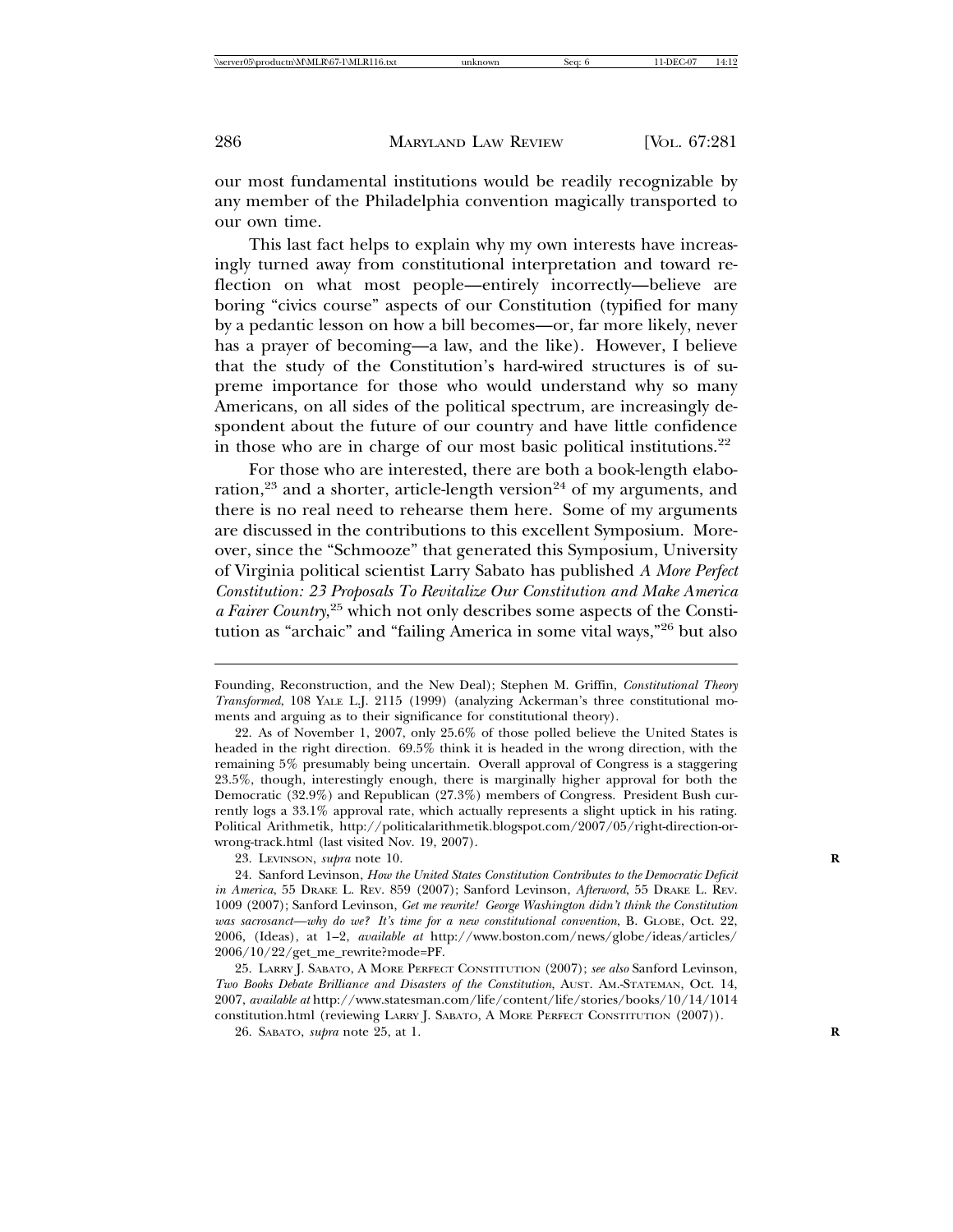goes on to advocate a new constitutional convention as a means of making it more truly relevant to our twenty-first century realities.

It is certainly gratifying to have at least one distinguished ally in this effort to generate the first national constitutional convention since 1787.<sup>27</sup> However, I concede that we stand, relatively speaking, in splendid isolation even among our fellow academics—let alone practicing pundits and politicians. There are certainly no contemporary analogues to such early-twentieth-century figures as Woodrow Wilson and Theodore Roosevelt, who were willing to speak of the possibility of fundamental constitutional change from the commanding heights of political power. Nor are there analogues to lesser, albeit still significant, leaders like Robert LaFollette.28 The spirit of Madison's *Federalist* No. 49 has clearly prevailed over the robust self-confidence displayed in *Federalist* No. 14.29 Moreover, speaking only from my own experiences, I can testify that if it feels like swimming against the current even to suggest that there are significant deficiencies in the Constitution—a document that I myself identified in my first book, *Constitutional Faith,* as the linchpin of the American "civil religion"30 it becomes more like swimming up a waterfall to suggest that the cure for what ails us lies through the path of a new constitutional convention.

It is, of course, possible that Sabato and I are simply mistaken and that the Constitution in fact deserves the veneration that it continues to receive from most Americans. But, aside from completely self-serving explanations for why I reject that account, I think it worth noting that in speaking to various audiences over the past year, usually, but not always, in academic settings, I have rarely heard them declare that the Constitution is without imperfection. How many people, after all, are willing to defend each and every one of the following features of our Constitution that continue in important ways to structure our contemporary polity and the sense of political possibility:

- 1) The Electoral College;
- 2) the distribution of voting power in the Senate;

3) the presidential veto, which serves, in effect, to turn us into a tricameral system of government where one of the "houses" is the White House, inhabited by a single individual

<sup>27.</sup> There have been 233 state constitutional conventions over the course of our history. *See* JOHN DINEEN, THE AMERICAN STATE CONSTITUTIONAL TRADITION 7 (2006).

<sup>28.</sup> *See generally* NANCY C. UNGER, FIGHTING BOB LAFOLLETTE: THE RIGHTEOUS RE-FORMER (2000).

<sup>29.</sup> *See* THE FEDERALIST NOS. 14, 49 (James Madison), *supra* note 1, at 67–73, 281–85. **R**

<sup>30.</sup> SANFORD LEVINSON, CONSTITUTIONAL FAITH (1989).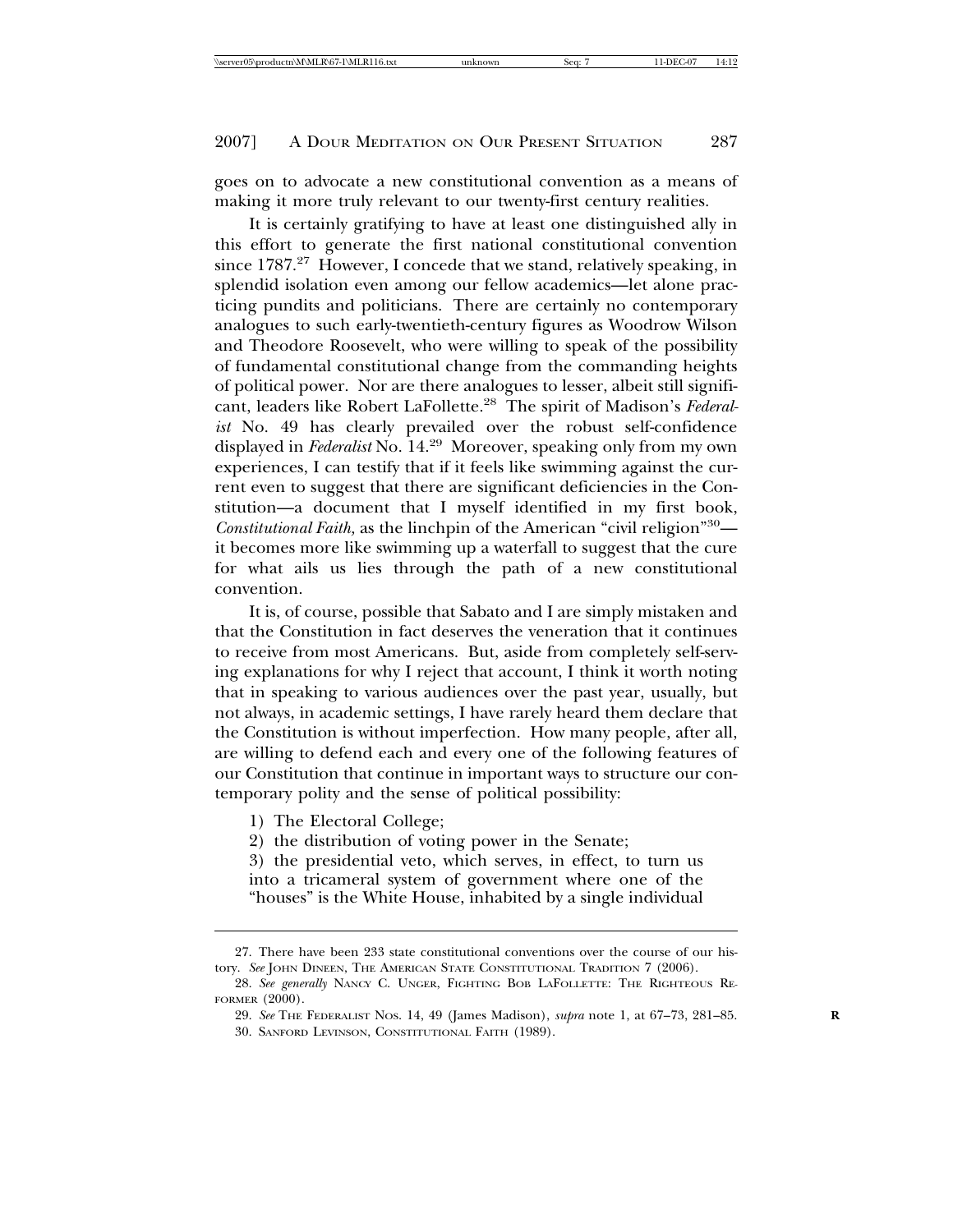who can negate substantial majorities of the House and the Senate with regard to potential solutions to national problems;

4) the fixed presidential term that, in effect, makes it impossible to remove presidents (and commanders in chief) in whom the country has lost confidence concerning issues of war and peace, life and death;

- 5) life tenure for Supreme Court justices; and
- 6) the near impossibility of Article V amendment?

These are only the most glaring defects. I assure you there are others.

But even if there is at least modest concession from many that the Constitution could be improved, there is almost visceral horror at the possibility of a new constitutional convention. Many people—including, perhaps, most readers of this Symposium—imagine such a convention would be constituted by some combination of fools and mountebanks. Why, indeed, would any rational person look to such a convention for cogent correction of constitutional inadequacies? Isn't it all too likely that it would simply make things worse?

One can't rule out such possibilities, of course. All of us know that unintended consequences of even the best-motivated actions can often leave us in an overall worse situation. As Albert Hirschman has pointed out, though, the insistence that unintended consequences will almost always be baleful and efface intended social improvement is one of the standard tropes of what he terms the politically conservative "rhetoric of reaction."<sup>31</sup> In any event, there is a reason why people often conclude that the devil we know is preferable to the (possibility of) the devil we do not, or why the same people may insist that something be demonstrably and absolutely broken before any effort be made to fix it.<sup>32</sup>

Reliance on such homely maxims, for me, is answerable at least in part by evoking Madison's own statements in *Federalist* No. 14 (though, to be sure, one must first believe that the Constitution indeed is significantly defective).33 But I believe that something deeper is involved in the rejection of the very possibility of a new convention. I am fearful that that something is fear—perhaps even contempt—of our fellow

<sup>31.</sup> *See generally* ALBERT O. HIRSCHMAN, RHETORIC OF REACTION: PERVERSITY, FUTILITY, AND JEOPARDY (1991).

<sup>32.</sup> In this context, see generally Thomas Mann & Norman Ornstein, The Broken BRANCH: HOW CONGRESS IS FAILING AMERICA AND HOW TO GET IT BACK ON TRACK (2006) (analyzing Congress's attitude toward institutional reform).

<sup>33.</sup> THE FEDERALIST NO. 14 (James Madison), *supra* note 1, at 67–73. **R**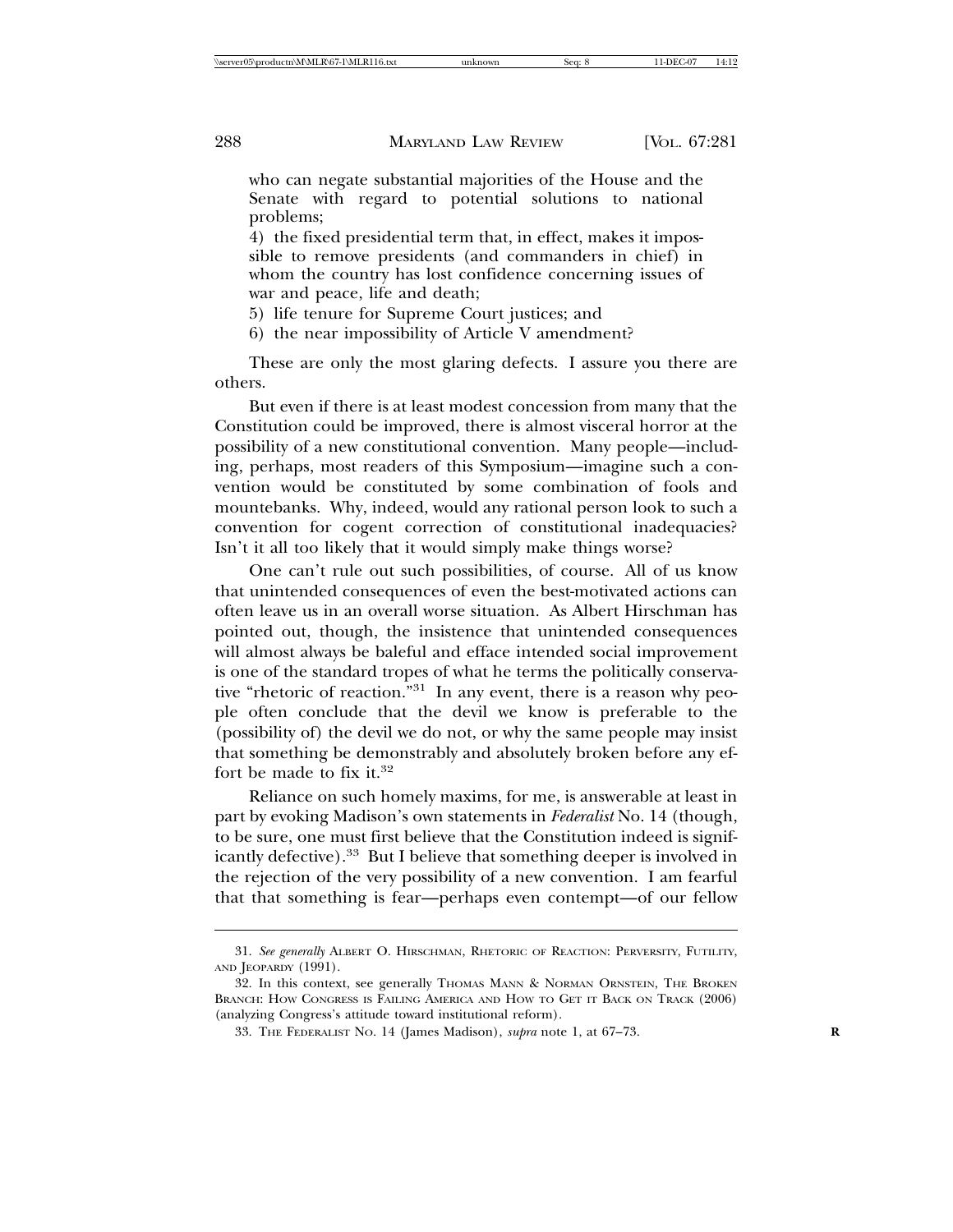citizens that casts a deep shadow over what we might like to think is one of the most important aspects of our constitutionalism: the linkage with a project of self-governance.

Description of the full project of American constitutionalism requires attention not only to the substantive goals articulated in the Preamble, but also to the decisive statement of Abraham Lincoln that the ultimate justification for memorializing the thousands who perished at Gettysburg was our adherence to the proposition "that government of the people, *by the people*, for the people, shall not perish from the earth."34 I have italicized the middle term precisely because it most definitively differentiates what most of us would define as a "democratic" (or, for that matter, "civic-republican") form of government from, say, a "benevolent despotism" that might well be committed to "government for the people" (and even, to some extent "of the people" if, for example, one identifies the rulers with the national aspirations of a *ethnos*)*.* "Government by the people," on the other hand, seems to presuppose a process of self-determination, or what Justice Breyer recently embraced as the principle of "active liberty."<sup>35</sup>

Basic free-speech theory accepts the proposition that genuine self-determination must tolerate the possibility that our most basic institutions be open to criticism.<sup>36</sup> But, of course, to say that critical speech is protected, however desirable that is in a society predicated on autonomy, says nothing about whether it will in fact occur or, even more to the point, be taken seriously and acted upon. The question, then, is not whether Sabato and I are free to cast whatever aspersions on the Constitution we wish, but, rather, whether any listeners might in fact be persuaded to act on our advice. Such action will require, as already suggested, not only agreement with our diagnosis—the Constitution is in some respects a threat to, rather than a protection of, our most basic commitments—but also a trust in any particular group of people who might be empowered to do something about it. It is just this sense of trust that seems almost altogether lacking.

One problem with a new convention, which I simply ignore in these brief remarks, is how it would be organized after the delegates were selected. For example, would votes be by states or individuals? Concomitantly, would decisions be made by a majority (of states or individuals) or supermajority of voters? But there is, obviously, a prior

<sup>34.</sup> Abraham Lincoln, Gettysburg Address (Nov. 19, 1863), *in* ABRAHAM LINCOLN: HIS SPEECHES AND WRITINGS 734 (Roy P. Basler ed., 2001) (emphasis added).

<sup>35.</sup> *See generally* STEPHEN G. BREYER, ACTIVE LIBERTY (2005).

<sup>36.</sup> *See, e.g.*, Robert Post, *Racist Speech, Democracy, and the First Amendment*, 32 WM. & MARY L. REV. 267 (1990).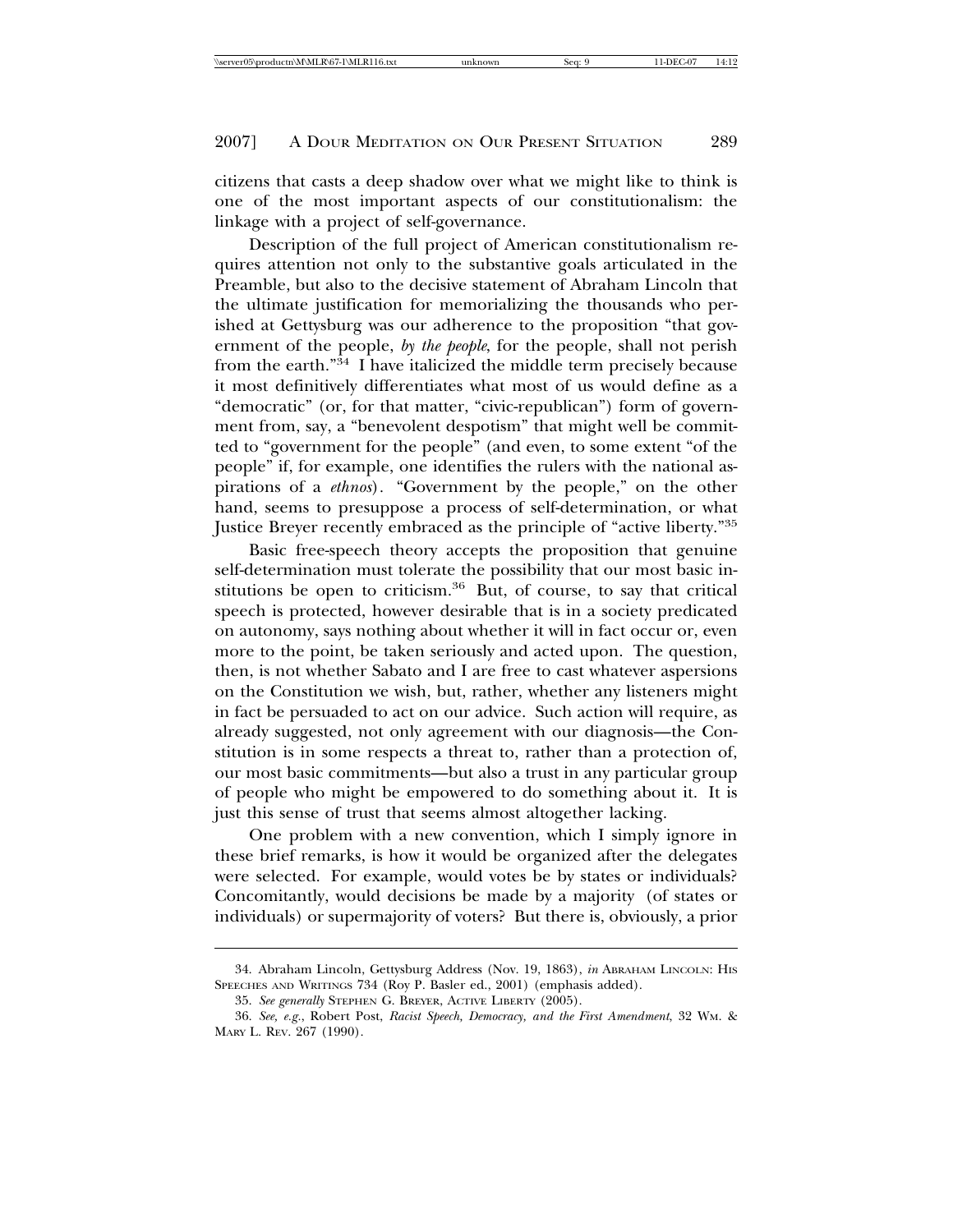question that has to be considered: how the delegates to any convention are to be chosen and whether we would have a sufficient degree of confidence in them, however chosen, to trust them with the task of reconsidering the contemporary adequacy of the document drafted in 1787.

Consider three possible answers to the question of selection (independent of the organizational questions mentioned above): delegates might be chosen by election, by appointment, or, my own current favorite, by a structured process of random selection (structured only to make sure that there is regional variation in those selected at random based on a national sample).

I readily concede that both elections and appointments by existing political bodies present problems. It is altogether rational to fear that elections would turn into a circus led by single-issue groups who would zealously reject the structural and procedural concerns that underlie my own critique and instead try to capture the convention in order to write their own substantive hobbyhorses into the proposed draft of a revised Constitution. (One can easily think of abortion, affirmative action, school prayer, firearms, or limitations on the taxing power, as such "hot-button" issues). Even without the potential domination of single-issue zealots, there would also be the problem of the inevitable role that money would play in the selection process, and the justified fear that participation in the convention could in effect be bought by those who wanted to protect their private interests. As for appointed delegates, an equally understandable fear is that the appointing authorities will take care to name people resistant to any boat rocking that might challenge the power of those doing the appointing.

So I would wish us to return to ancient Athens<sup>37</sup> (or to the American process of selecting juries or, in the late 1960s, draft selection), and select the delegates through a national lottery. This would create a nation-wide "citizen jury" of, say, 700 to 750 citizens. The selection mechanism could make sure that those who would be charged with the task of scrutinizing the Constitution and suggesting changes would represent a wide geographic cross section of the population.

I would make the term of the new convention two years and pay each delegate a yearly salary equal to that received by a United States Senator or member of the Supreme Court, in recognition of the extreme importance of their responsibilities. This would also have the

<sup>37.</sup> *See generally* PAUL WOODRUFF, FIRST DEMOCRACY (2005) (analyzing democracy in the context of the first democracy: ancient Athens).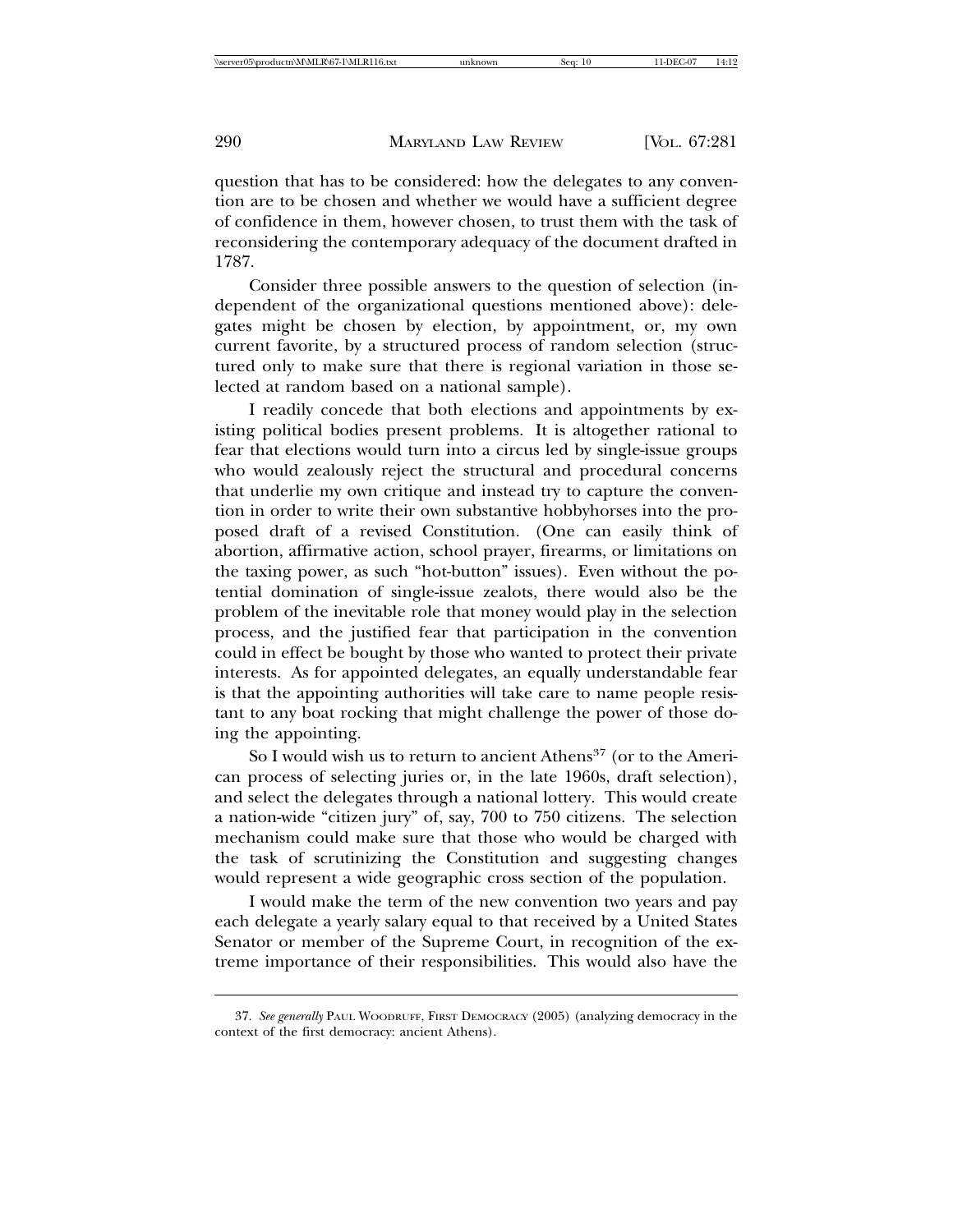considerable virtue of making it possible for persons of modest means to participate in such a convention.

I would also give the convention a generous budget to hold hearings throughout the country and solicit reports by experts in various areas. Delegates would be encouraged to travel abroad to observe how other countries have resolved those issues that are bound to come up (though I would equally encourage delegates to take close looks at American state constitutions in order to see how different they can be from one another).

At the end of the two years—and, of course, I presume that the proceedings of the Convention would be covered by the popular media and become the subject of national conversations—the delegates would submit their proposed changes for ratification. (Incidentally, in order to dampen any incentives to demagoguery, I would prohibit any of the delegates from running for election to a national-level position, including membership in the House or Senate (assuming, of course, these bodies are retained), until at least five years after the adoption of the new Constitution or set of constitutional amendments).

Why, incidentally, look to a convention and not to Congress for this national conversation and set of proposals? The principal answer is altogether obvious: *Congress is just too busy to take the time and make the effort to do what we would justifiably expect of those charged with engaging in a truly systematic review of the adequacy of the Constitution.* As Sabato points out, the "workforce" of Representatives and Senators has not changed in almost fifty years, since the admission of Hawaii to the Union in 1959.<sup>38</sup> The United States in 1960 had a population of approximately 178 million people; as of November 2007 our population is estimated to be more than 303 million.<sup>39</sup> The same number of  $100$ senators and 435 representatives are being asked to consider the legislative needs of a country that has grown by approximately two-thirds in the past half-century. And, of course, this doesn't begin to take account of added complexities generated by international developments, the growth of new forms of technology, and the like. It requires no disrespect for Congress to say that they need to "hire" others to engage in the task of reexamining our constitutional system, and that is precisely what a convention is. But, of course, a convention cannot be defended without a sufficient respect for the persons likely to be delegates.

<sup>38.</sup> *See* SABATO, *supra* note 25. **R**

<sup>39.</sup> *See* U.S. Census Bureau, http://www.census.gov.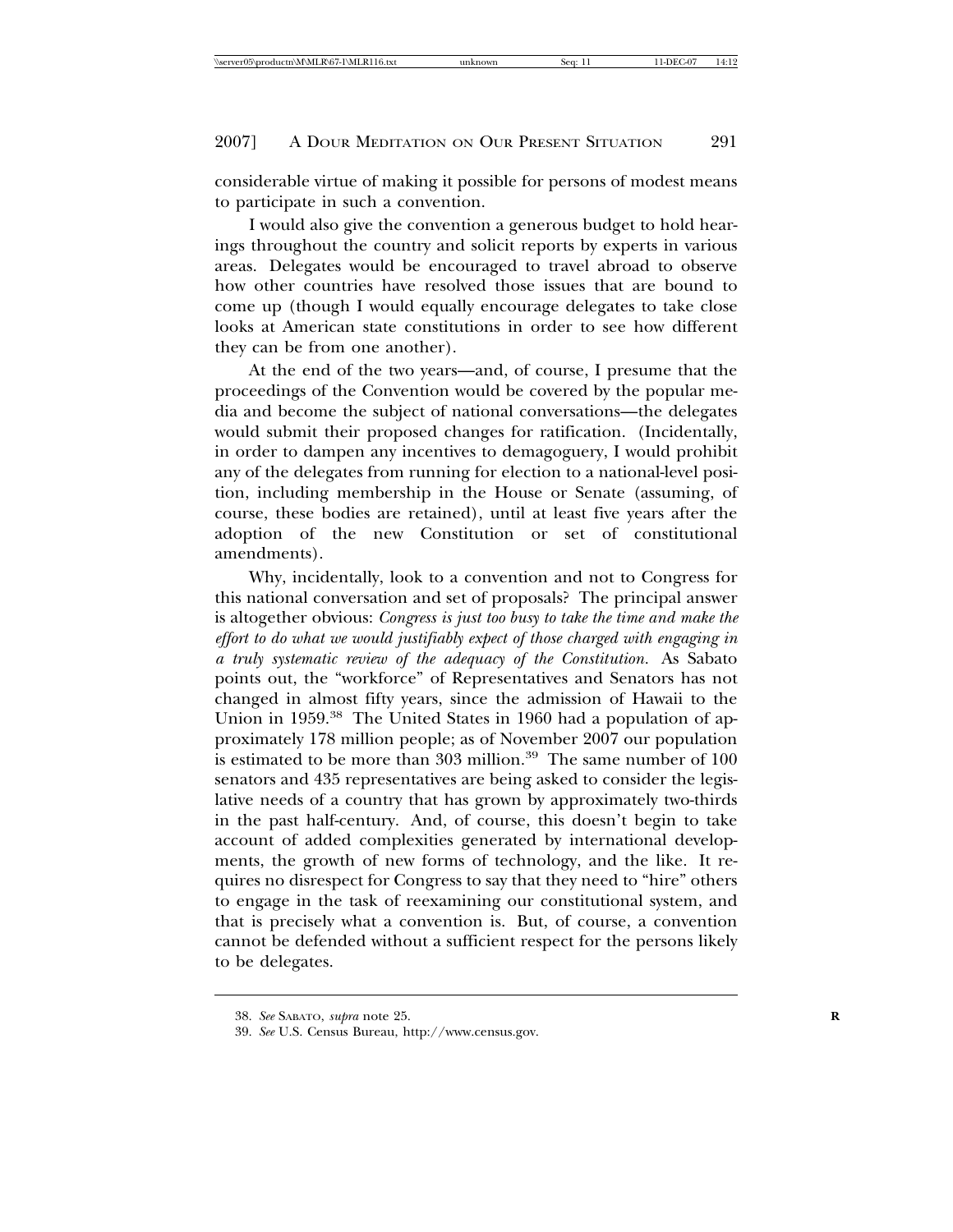I note that several students in a seminar I conducted on my book dismissed the possibility of random selection because of their belief that most people are "idiots" who could not be trusted to engage in deliberation and decision making as to what kinds of constitutional changes are desirable. (They had no more confidence, incidentally, in elections or appointments.) I found myself in the uncharacteristic position of favorably quoting William F. Buckley's famous comment, "I would sooner live in a society governed by the first two thousand names in the Boston telephone directory than in a society governed by the two thousand faculty members of Harvard University." I disagree with his particular sample set; I would personally prefer two thousand Americans picked at random in a national sample. It is also all too likely that Buckley, not known as a populist, was expressing more his revulsion for the presumed politics of the Harvard faculty than his esteem for the great unwashed. But that likely disesteem is precisely what makes suspect Buckley's identification as a democrat. Do we, at the end of the day, share that aversion? Are we really willing to disdain and dismiss as terminally naïve those who really take "government by the people" with consummate seriousness?

If one shares the belief of my students that most of their fellow citizens within the American political community are likely to be "idiots," then I believe that the only rational conclusion is to give up on the project of "government by the people" and simply accept one or another version of full-scale elite rule with as little popular accountability as is possible to forestall revolution. There are those, of course, who say that this is just what the Constitution has managed to create, though it is a bit hard for me to believe that a true elitist would be an unequivocal fan of the American Constitution. It is obvious, after all, that the Constitution has not come close to acting as Madison had suggested in would in *Federalist* No. 10, i.e., as a "filter" making sure that leaders of sufficient public "virtue" would be selected by the populace to govern them.<sup>40</sup>

A common response to my call for a new convention is to ask if I'm not afraid of a runaway conclave that would, say, repeal the Bill of Rights or declare us to be a theocracy. The answer is that I am not, for two quite different reasons. The first is that I am confident that any such "runaway" convention would doom its project to failure. Whether the mode of ratification be popular national referendum (my own preference, though this would obviously require an end run around Article V), or state-by-state legislative response (or state con-

<sup>40.</sup> THE FEDERALIST NO. 10 (James Madison), *supra* note 1, at 45, 50–51. **R**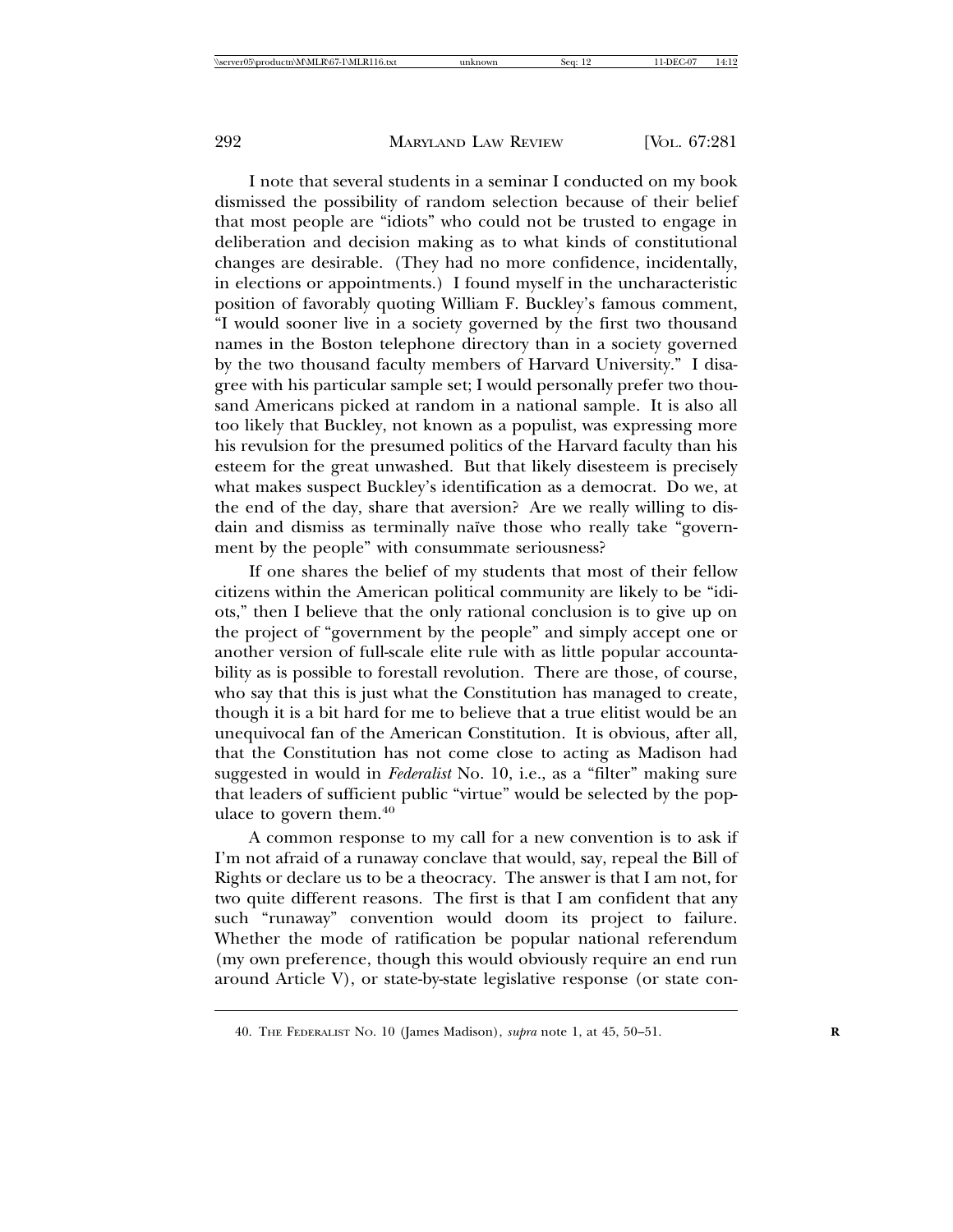ventions), as required by Article V, it is exceedingly unlikely that a "runaway" convention would represent enough of the country to succeed. Here it is useful to look at the experience of state constitutional conventions, of which there have been literally dozens over our history. The most common explanation for the failure of such conventions is their "capture" by a particular interest group that is then rejected by the population at large when asked to ratify the convention's (and interest group's) handiwork.

But the more important response is that I am not so fearful of my fellow Americans, even in these parlous times, as are most of those who appear to be quivering with fright at the idea of a new convention. Part of the reason is that I have myself observed one of James Fishkin's "deliberative polls," from which I draw my support for a randomly selected group of delegates.<sup>41</sup> His first such gathering was held in Austin, Texas in 1996, and it was moving indeed to see very different people—I think in particular of an elderly white-haired conservative from upstate Michigan and an African-American single mother on welfare from New Orleans—actually make human and intellectual contact with one another as they were discussing what might constitute a sensible policy of public welfare. And Fishkin has subsequently conducted such polls—I might prefer the term "deliberative assemblies"—literally all over the world, including Australia, Bulgaria, and China, to use only the first three letters of the alphabet. $42$  All rely on the proposition that ordinary people can reflect on important issues if treated with dignity and supplied with relevant information.

Whether the United States is truly committed to a twenty-firstcentury notion of democracy, whether this means simply a principle of one person, one vote (most spectacularly violated by the Senate, the Electoral College, the presidential veto, and the procedures for constitutional amendment set out in Article V), or a more complex notion of genuine self-determination and government by the people, is an issue of world-wide—and not just local—importance. For better or worse, the United States has committed itself to the spread of democracy around the world. Democracy, at least when we are chastising other countries for lacking it, is presumed to be a "good thing." But this requires not only some clarity in what we mean by democracy, which is stunningly lacking in contemporary debate; but it also re-

<sup>41.</sup> *See generally* JAMES FISHKIN, DEMOCRACY AND DELIBERATION: NEW DIRECTIONS FOR DEMOCRATIC REFORM (1991) (developing the deliberative poll model).

<sup>42.</sup> *See* The Center for Deliberative Democracy, Deliberative Polling, http://cdd.stanford.edu/polls/.